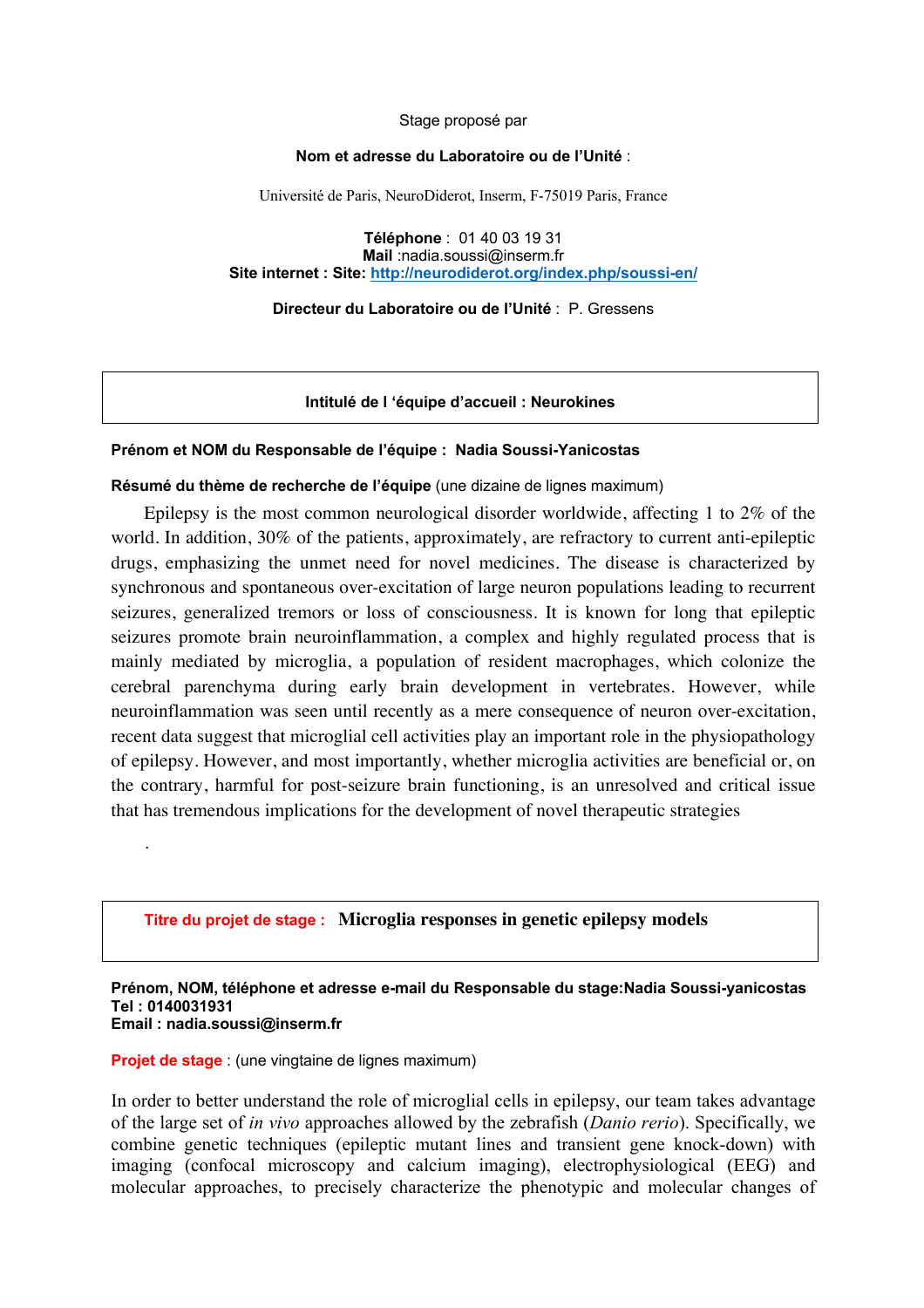microglial cells, which are induced by epileptix seizures, and better understand the consequences of these changes on subsequent brain functioning and neuron excitation

## **Techniques mises en œuvre par le stagiaire** :

- Inactivation des gènes par morpholino
- Microinjection des embryons
- PCR quantitatives
- Immunocytochimie
- Comportement des embryons

### **Publications du Responsable de stage au cours des 5 dernières années** :

**1**. Sepulveda-Diaz JE, Alavi Naini SM, Huynh MB, Ouidja MO, Yanicostas C, Chantepie S, Villares J, Lamari F, Jospin E, van Kuppevelt TH, Mensah-Nyagan AG, Raisman-Vozari\* R, Papy-Garcia\* D, Soussi-Yanicostas\* N.

\*Co-last and corresponding authors.

HS3ST2 expression is critical for the abnormal phosphorylation of tau in Alzheimer's disease-related tau pathology.

*Brain. 2015*;138(Pt 5):1339-54. doi: 10.1093/brain/awv056. (IF=10.848).

**2**. Swaminathan A, Hassan-Abdi R, Renault S, Siekierska A, Riché R, Liao M, de Witte PAM, Yanicostas C, Soussi-Yanicostas N, Drapeau P, Samarut É.

Non-canonical mTOR-Independent Role of DEPDC5 in Regulating GABAergic Network Development.

*Curr Biol. 2018* Jun 18;28(12):1924-1937. doi: 10.1016/j.cub.2018.04.061. (IF=9.251).

**3**. Alavi Naini SM, Yanicostas C, Hassan-Abdi R, Blondeel S, Bennis M, Weiss RJ, Tor Y, Esko JD, Soussi-Yanicostas N.

Surfen and oxalyl surfen decrease tau hyperphosphorylation and mitigate neuron deficits in vivo in a zebrafish model of tauopathy.

*Transl Neurodegener. 2018* Mar 16;7:6. doi: 10.1186/s40035-018-0111-2. (IF=5,872).

**4**. Samarut É, Swaminathan A, Riché R, Liao M, Hassan-Abdi R, Renault S, Allard M, Dufour L, Cossette P, Soussi-Yanicostas N, Drapeau P.

γ-Aminobutyric acid receptor alpha 1 subunit loss of function causes genetic generalized epilepsy by impairing inhibitory network neurodevelopment.

*Epilepsia. 2018* Nov;59(11):2061-2074. doi: 10.1111/epi.14576. (IF=4.706).

**5**. Auvin S, Jeljeli M, Desnous B, Soussi-Yanicostas N, Dournaud P, Sterkers G. Altered vaccine-induced immunity in children with Dravet syndrome. *Epilepsia. 2018* Apr;59(4):e45-e50. doi: 10.1111/epi.14038. (IF=4,706).

**6**. Mairesse J, Zinni M, Pansiot J, Hassan-Abdi R, Demene C, Colella M, Charriaut-Marlangue C, Rideau Batista Novais A, Tanter M, Maccari S, Gressens P, Vaiman D, Baud\* O, Soussi-Yanicostas\* N.\* Co-last authors.

Oxytocin receptor agonist reduces perinatal brain damage by targeting microglia. *Glia. 2019* Feb;67(2):345-359. doi: 10.1002/glia.23546. (IF=6.2).

**7**. Hassan-Abdi R, Brenet A, Bennis M, Yanicostas C, Soussi-Yanicostas N. Neurons Expressing Pathological Tau Protein Trigger Dramatic Changes in Microglial Morphology and Dynamics

*Front Neurosci. 2019* Nov 7;13:1199. doi: 10.3389/fnins.2019.01199. (IF=3.566).